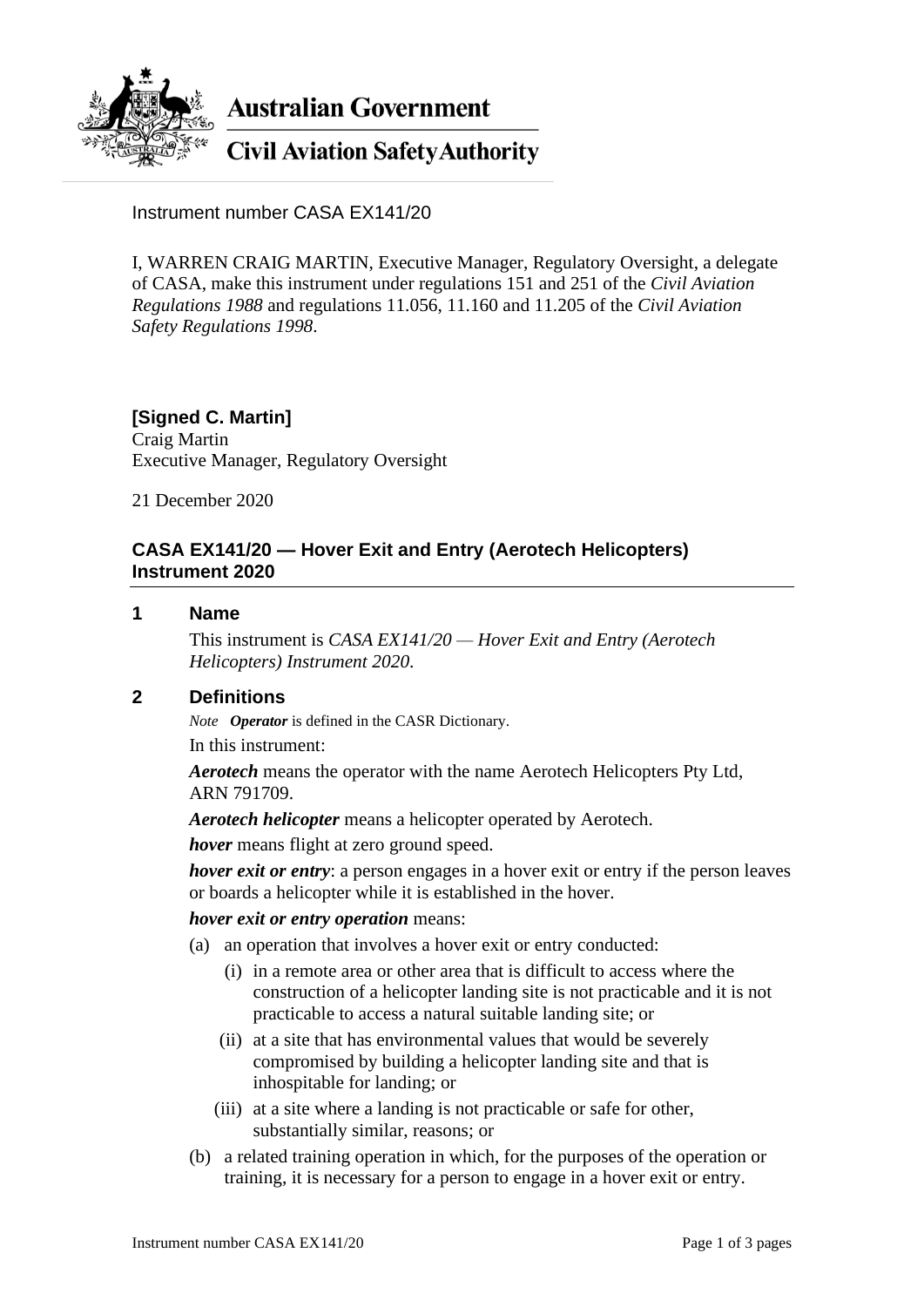*rappelling* has the meaning given by subsection 2 of Civil Aviation Order 29.11. *winching* has the meaning given by subsection 2 of Civil Aviation Order 29.11.

## **3 Application**

- (1) This instrument applies in relation to the use of an Aerotech helicopter to conduct a hover exit or entry operation.
- (2) This instrument does not apply in relation to an operation involving winching or rappelling.

### **4 CASA direction — seat belts and safety harness**

For the purposes of subregulation 251 (9) of CAR, a passenger or crew member of an Aerotech helicopter is not required to wear a seat belt if:

- (a) it enables the person to engage in a hover exit or entry for the purposes of a hover exit or entry operation; and
- (b) the helicopter is established in the hover above ground level at the height where the hover entry or exit will take place.

*Note* This section applies if a helicopter is flying at a height of less than 1 000 feet above the terrain: see regulation 251 of CAR.

## **5 CASA authority — picking up of persons or objects**

For the purposes of paragraph 151 (3) (a) of CAR, a person may be picked up by an Aerotech helicopter that is engaged in a hover exit or entry operation to the extent necessary at the time to enable the person to board the helicopter for the purposes of the operation.

#### **6 Exemption — carriage on wings, undercarriage**

- (1) For the purposes of regulation 11.160 of CASR, Aerotech and the pilot in command of an Aerotech helicopter are exempt from complying with subregulations 250 (1) and (1A) of CAR respectively to the extent that a person is permitted to be carried on the undercarriage of a helicopter for the purposes of a hover exit or entry operation.
- (2) It is a condition of the exemption that Aerotech and the pilot in command must ensure that:
	- (a) the person is carried on the undercarriage only to enable the person to engage in a hover exit or entry; and
	- (b) at the time the person is carried on the undercarriage, the helicopter is established in the hover above ground level at the height where the hover exit or entry is to take place.

*Note* Section 9 also sets out conditions to which the authorisation and exemptions in this instrument are subject.

## **7 Exemption — low-flying**

For the purposes of regulation 11.160 of CASR, Aerotech and the pilot in command of an Aerotech helicopter are exempt from complying with paragraph 157 (1) (b) of CAR to the extent that:

(a) the helicopter is engaged in a hover exit or entry operation that is a charter operation; and